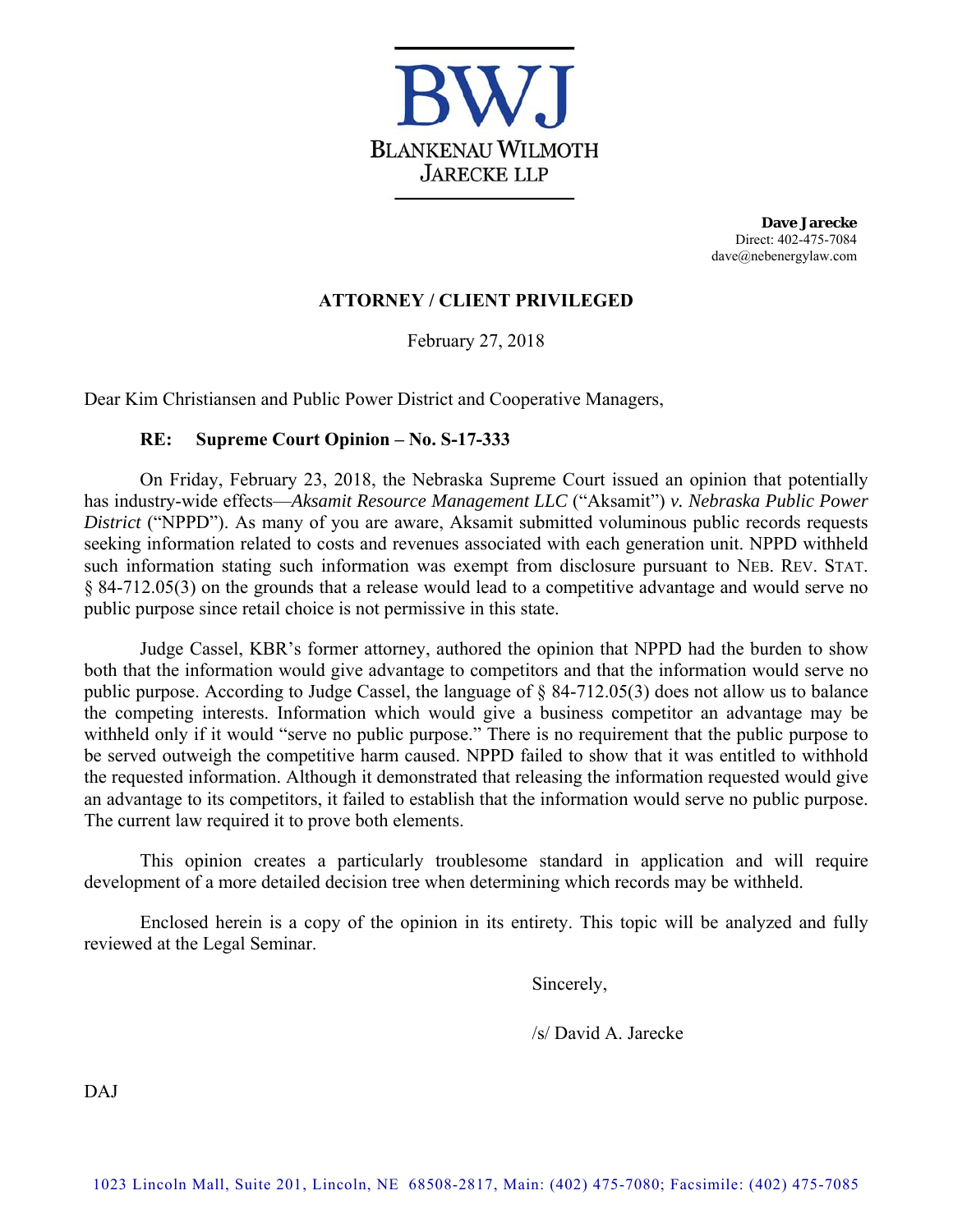- 114 - Nebraska Supreme Court Advance Sheets 299 Nebraska Reports AKSAMIT RESOURCE MGMT. v. NEBRASKA PUB. POWER DIST. Cite as 299 Neb. 114

Aksamit Resource Management LLC et al., appellants, v. Nebraska Public Power District, appellee.

### \_\_\_ N.W.2d \_\_\_

Filed February 23, 2018. No. S-17-333.

- 1. **Statutes: Appeal and Error.** Statutory interpretation is a question of law that an appellate court resolves independently of the trial court.
- 2. **Mandamus: Words and Phrases.** Mandamus is a law action, and it is an extraordinary remedy, not a writ of right.
- 3. **Judgments: Appeal and Error.** In a bench trial of a law action, the trial court's factual findings have the effect of a jury verdict, and an appellate court will not disturb those findings unless they are clearly erroneous.
- 4. **Mandamus.** Whether to grant a writ of mandamus is within the trial court's discretion.
- 5. **Legislature: Statutes: Intent: Records.** In enacting the public records statutes, the Legislature has determined that the welfare of the people is best served through liberal public disclosure of the records of the three branches of government.
- 6. **Legislature: Statutes: Intent: Records: Public Policy.** Because the Legislature has expressed a strong public policy for disclosure, an appellate court must narrowly construe statutory exemptions shielding public records from disclosure.
- 7. **Mandamus: Proof.** A party seeking a writ of mandamus under Neb. Rev. Stat. § 84-712.03 (Reissue 2014) has the burden to satisfy three elements: (1) The requesting party is a citizen of the state or other person interested in the examination of the public records, (2) the document sought is a public record as defined by Neb. Rev. Stat. § 84-712.01 (Reissue 2014), and (3) the requesting party has been denied access to the public record as guaranteed by Neb. Rev. Stat. § 84-712 (Reissue 2014).
- 8.  $\therefore$  If the public body holding the record wishes to oppose the issuance of a writ of mandamus under Neb. Rev. Stat. § 84-712.03 (Reissue 2014), the public body must show, by clear and conclusive evidence, that the public record at issue is exempt from the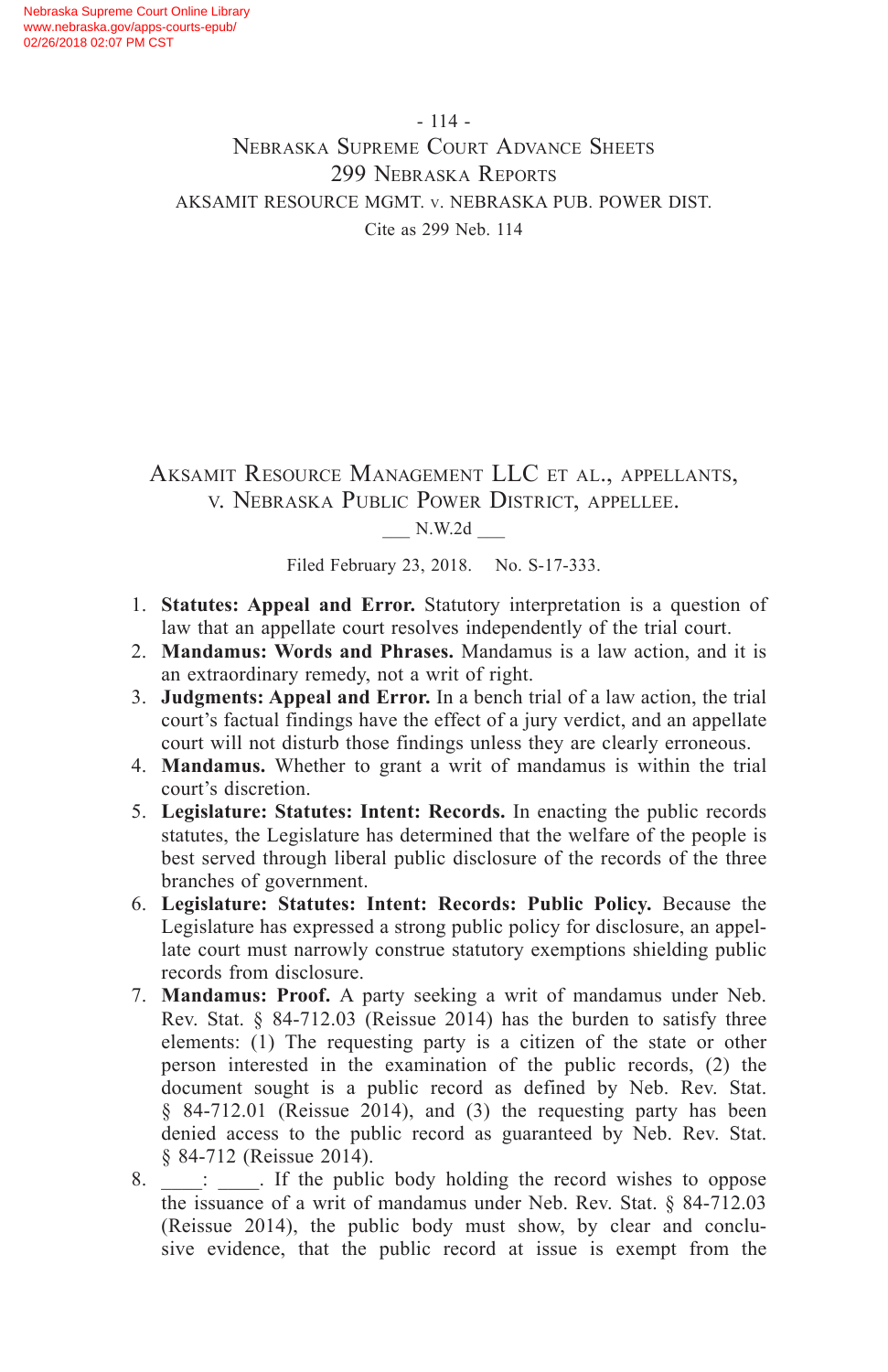#### - 115 - Nebraska Supreme Court Advance Sheets 299 Nebraska Reports AKSAMIT RESOURCE MGMT. v. NEBRASKA PUB. POWER DIST. Cite as 299 Neb. 114

disclosure requirement under one of the exceptions provided by Neb. Rev. Stat. § 84-712.05 (Cum. Supp. 2016) or Neb. Rev. Stat. § 84-712.08 (Reissue 2014).

- 9. **Statutes: Appeal and Error.** Statutory language is to be given its plain and ordinary meaning, and an appellate court will not resort to interpretation to ascertain the meaning of statutory words which are plain, direct, and unambiguous.
- 10. **Statutes: Legislature: Intent.** In construing a statute, a court must determine and give effect to the purpose and intent of the Legislature as ascertained from the entire language of the statute considered in its plain, ordinary, and popular sense.
- 11. **Statutes.** It is not within the province of the courts to read a meaning into a statute that is not there or to read anything direct and plain out of a statute.
- 12. **Statutes: Words and Phrases.** Generally, if an exception is expressed in the conjunctive, both requirements must be met for the exception to become operative.
- 13. **Public Purpose: Intent.** A public purpose has for its objective the promotion of the public health, safety, morals, security, prosperity, contentment, and the general welfare of all the inhabitants.

Appeal from the District Court for Platte County: ROBERT R. STEINKE, Judge. Reversed and remanded with direction.

Roger P. Cox, P.C., L.L.O., and Peter S. Ratner, of Kellogg, Hansen, Todd, Figel & Frederick, P.L.L.C., for appellants.

Shawn D. Renner, of Cline, Williams, Wright, Johnson & Oldfather, L.L.P., and John C. McClure, of Nebraska Public Power District, for appellee.

HEAVICAN, C.J., MILLER-LERMAN, CASSEL, STACY, KELCH, and Funke, JJ.

Cassel, J.

#### INTRODUCTION

Nebraska Public Power District (NPPD) refused a public records request<sup>1</sup> from potential competitors for documents

<sup>&</sup>lt;sup>1</sup> See Neb. Rev. Stat. §§ 84-712, 84-712.01, and 84-712.03 to 84-712.09 (Reissue 2014 & Cum. Supp. 2016).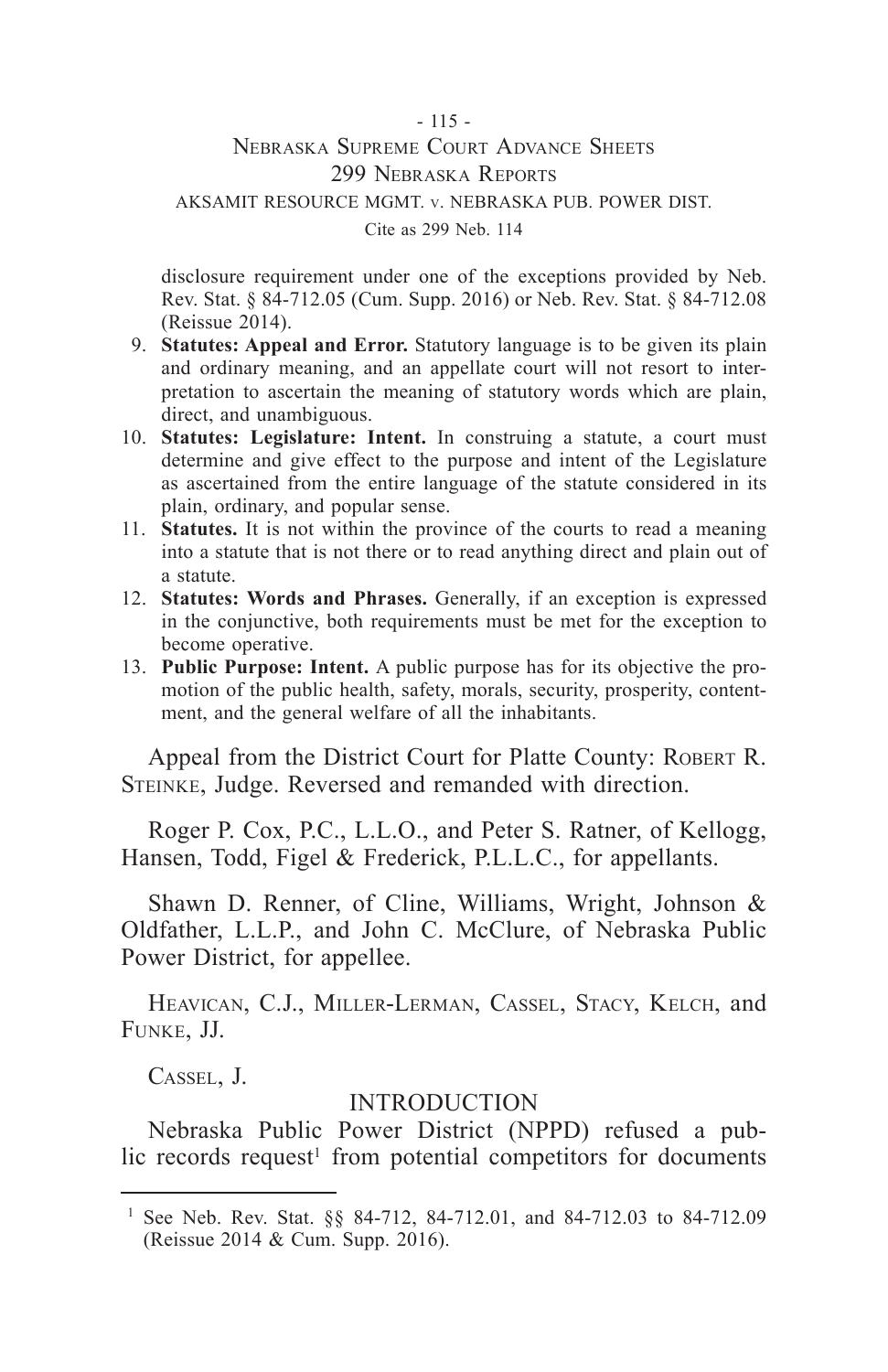#### - 116 - Nebraska Supreme Court Advance Sheets 299 Nebraska Reports AKSAMIT RESOURCE MGMT. v. NEBRASKA PUB. POWER DIST. Cite as 299 Neb. 114

showing cost and revenue information for each of its generation units, and the district court declined to issue a writ of mandamus to compel disclosure. The competitors' appeal turns on the statutory exception for "proprietary or commercial information which if released would give advantage to business competitors *and serve no public purpose*."2

Does the statute require public records useful to an energy policy debate to be released despite an advantage flowing to a competitor? The words chosen by the Legislature dictate that the answer must be "yes." We cannot say the result is absurd. Accordingly, we reverse the district court's order and direct issuance of an appropriate writ.

#### **BACKGROUND**

#### **PARTIES**

Aksamit Resource Management LLC and First Security Power, LLC, are limited liability companies that were formed under the laws of Nebraska and have headquarters in Nebraska. Gary Aksamit is the chief executive officer of both companies (collectively Aksamit). Aksamit intends to produce and sell electricity in Nebraska in the near future.

NPPD is a public corporation and a political subdivision of Nebraska. It has facilities for generation, transmission, and distribution of electric power and energy for sale at retail and wholesale. NPPD has several different types of generation sources: conventional steam electric generation, which generates heat from fossil fuel; steam nuclear generation, which generates heat from nuclear fission; combined cycle and combustion turbine generation, which generates heat from the combustion of natural gas; hydro facilities, which generate power from water; diesel facilities, which use diesel engines to produce electricity; and wind facilities, where the mode of force for the generator is wind.

 $2 \& 84-712.05(3)$  (emphasis supplied).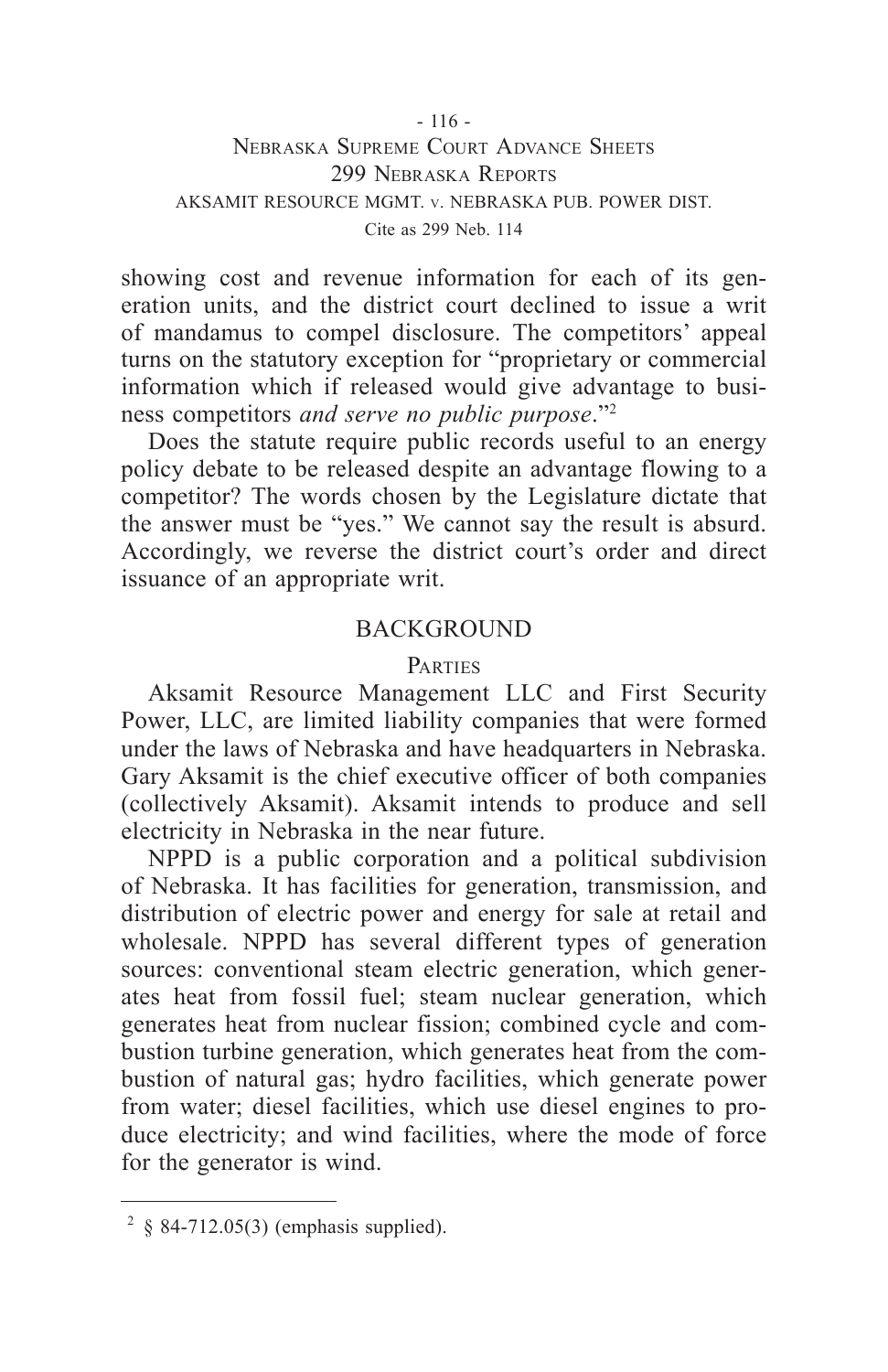#### - 117 -

#### Nebraska Supreme Court Advance Sheets 299 Nebraska Reports AKSAMIT RESOURCE MGMT. v. NEBRASKA PUB. POWER DIST. Cite as 299 Neb. 114

## Requests for Public Records and Response

In March 2016, Aksamit sent to NPPD 22 requests for public records. NPPD provided documents to satisfy the vast majority of the requests. This appeal concerns only three requests:

- "documents sufficient to show actual expenditures and revenues by cost and profit centers for each year from 2008 through 2015";
- "each and any document dated January 1, 2013[,] or later that contains, reflects, or constitutes a six-year rate outlook by cost and profit centers"; and
- "documents sufficient to show the annual generation output and revenue for each [NPPD] generation resource, owned or cont[r]acted from 2008 through 2015."

NPPD refused to provide records responsive to those requests and asserted that the requested information was exempt from public disclosure under § 84-712.05(3).

## PETITION FOR WRIT

#### of Mandamus

Aksamit filed a petition for writ of mandamus. It alleged that disclosure of the requested information would serve a public purpose, because the citizens of Nebraska "have an indisputable interest in knowing the operational and financial details associated with state-owned electrical utilities so that they may evaluate, among other things, the continued viability of public power in Nebraska."

The district court ordered NPPD to either promptly provide access to the records or, alternatively, to file an answer showing cause why it declined to provide access to the records. In an answer, NPPD maintained that the requested documents fell within the exemption in  $\S$  84-712.05(3).

#### **TRIAL**

At trial, Aksamit focused on public purposes that would be served by disclosure of the requested information. Aksamit's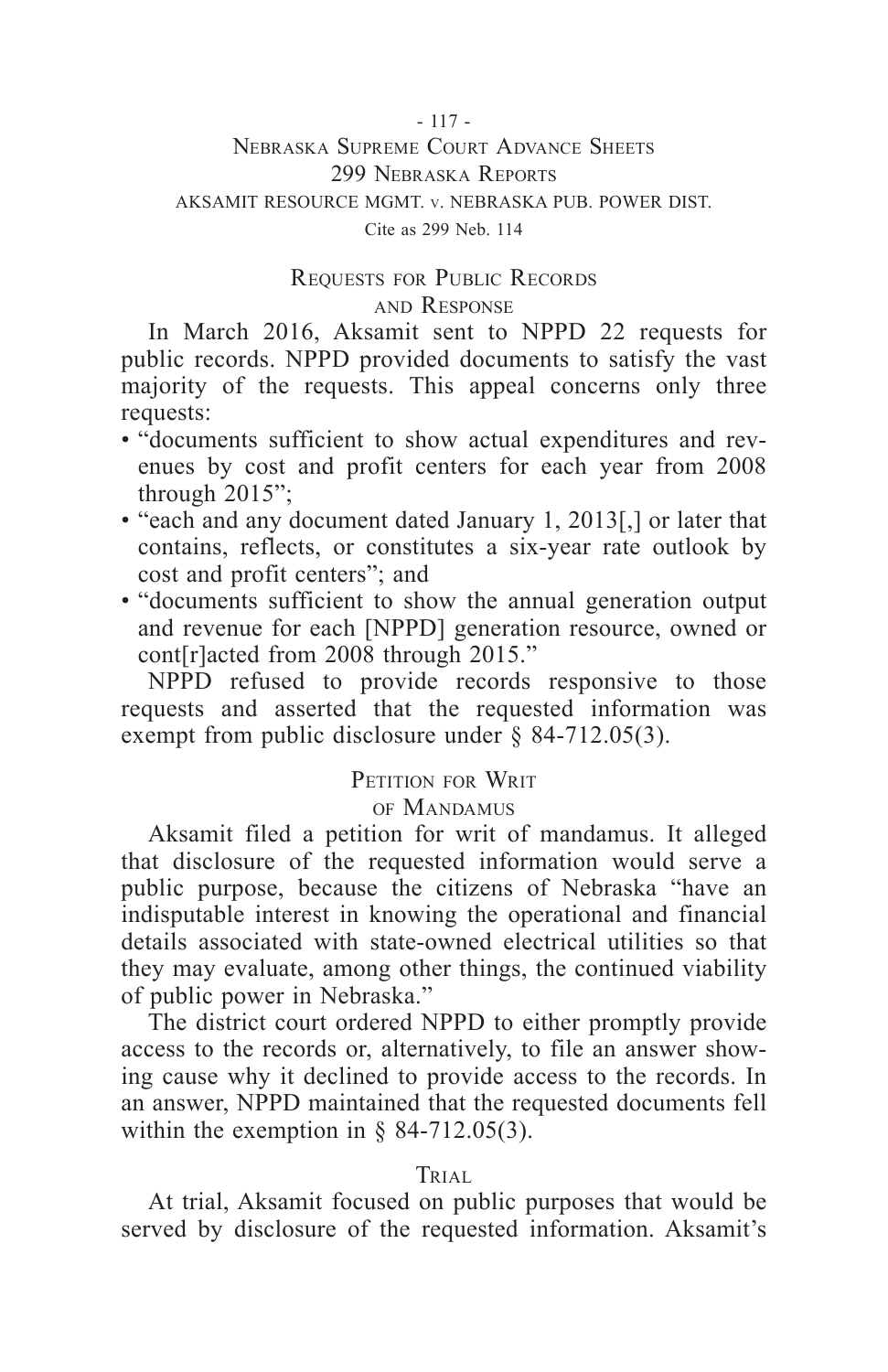#### - 118 - Nebraska Supreme Court Advance Sheets 299 Nebraska Reports AKSAMIT RESOURCE MGMT. v. NEBRASKA PUB. POWER DIST. Cite as 299 Neb. 114

vice president of marketing testified that Aksamit had an interest in examining the documents as part of its marketing program to educate Nebraska's ratepayers and elected rate officials.

Dr. Ernest Goss testified about his research on public power in Nebraska. The research involved "[e]xamining the competitiveness of public power in Nebraska and how it stacks up against its counterparts in the contiguous states such as MidAmerican Energy in Iowa and . . . examining potential problems for the taxpayer, the ratepayer in the years ahead." Based on his research, Goss concluded that "there were clear and present dangers" for Nebraska's taxpayers and electricity ratepayers. Goss explained that the trajectory of electricity prices was larger than the national average and that the trajectory of rate changes "was and is unsustainable."

A difficulty that Goss encountered while conducting research was a lack of access to information about the costs and revenues for NPPD's individual generation units. Goss preferred to have data relating to individual generation units so that he could "more properly find out what's the cause and is it something that's going to be of fundamental issue for the businesses, the citizens, the taxpayers of the State of Nebraska in future years." According to Goss, such data would have been "very instrumental in coming to conclusions about the economic viability of public power in Nebraska."

Goss, as an economist and Nebraska taxpayer, expressed an interest in knowing NPPD's costs and revenue for individual generating units. He explained that NPPD does not pay property or income taxes and that the payments it makes in lieu of such taxes are much lower than the property tax rate, which meant that "those are taxes that are hoisted off on the Nebraska taxpayer." As an economist, Goss testified that it was very difficult to judge whether NPPD was being run efficiently without looking at the cost and revenue information broken down by generation units.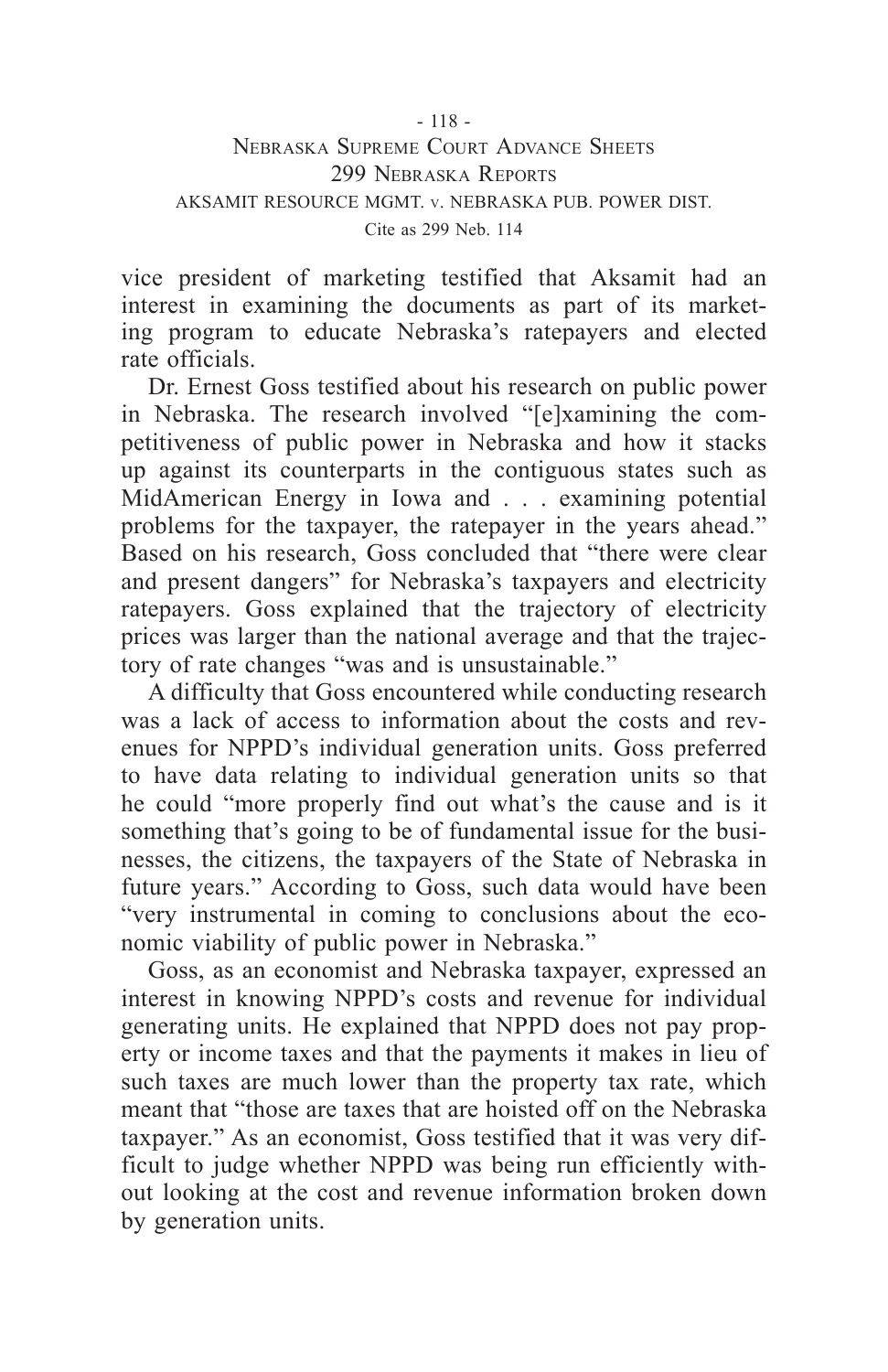#### - 119 - Nebraska Supreme Court Advance Sheets 299 Nebraska Reports AKSAMIT RESOURCE MGMT. v. NEBRASKA PUB. POWER DIST. Cite as 299 Neb. 114

A former NPPD employee testified that he observed business inefficiencies that increased NPPD's costs and negatively affected ratepayers. As a board member or a ratepayer, he would want access to NPPD's cost information by generation unit, because it would allow a better understanding of such costs in order to challenge board members on "why" there's a continuation of a high cost generating unit and what could be done to lower those costs." He did not believe that NPPD's total cost information was adequate to make assessments as to cost by generating unit, because "[y]ou're lumping several contributors to a total cost which prevents you from making sound decisions on the individual contributors to that total." Based on NPPD's total cost information, an individual would be unable to identify "particular high cost plans."

NPPD focused on the confidentiality of the information in the industry and the competitive harm that it may suffer if it had to disclose records responsive to Aksamit's requests. There is no real dispute that Aksamit seeks to compete with NPPD.

NPPD also competes with participants in the Southwest Power Pool. The power pool is a regional integrated market for the buying and selling of electricity. NPPD both buys and sells electricity in that market. Thomas James Kent, the vice president and chief operating officer of NPPD, testified that the power pool makes bidding offers public 90 days after the operating day, but that it masks the source of the bid and the offer information in order to protect the confidentiality of the specific units. Kent testified that if a participant in the power pool had access to NPPD's generation unit-specific cost and revenue information, that information could be used to "create bid and offer strategies that would put NPPD at a disadvantage and an unequal playing field in terms of being able to compete equally in the commodity market." He explained that "if someone knew the specific cost information of a given unit, they may use that information to set a bid in pricing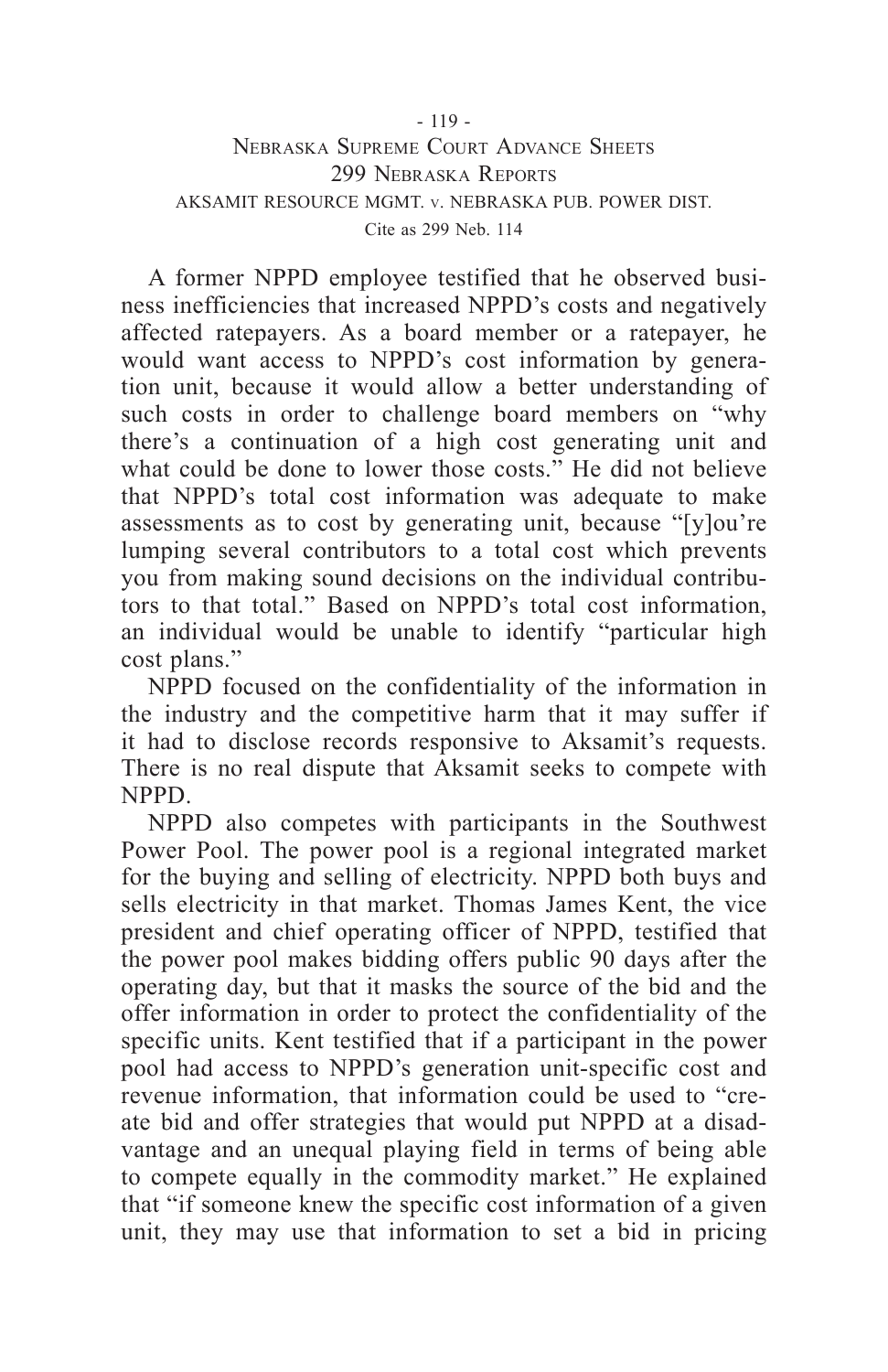### - 120 - Nebraska Supreme Court Advance Sheets 299 Nebraska Reports AKSAMIT RESOURCE MGMT. v. NEBRASKA PUB. POWER DIST. Cite as 299 Neb. 114

strategy that would make their units more competitive." And if the power pool market is not recovering all of NPPD's costs of production, NPPD's only other source to make up that loss is with the rates charged to ratepayers.

Kent testified that power purchase agreements are typically not considered public documents, because the pricing information for the cost of the power is generally considered proprietary and confidential by the developer. For example, NPPD currently had a power purchase agreement with a wind facility in Nebraska which contained a confidentiality clause to protect pricing information and other terms. Other of NPPD's contracts similarly contained confidentiality provisions. Kent explained that "confidentiality is provided to ensure that the pricing arrangements, commercial arrangements, et cetera, are specific to that arrangement and can't be used competitively with other entities." NPPD considered the cost and revenue information on a generation unit-specific basis to be proprietary and confidential.

#### DISTRICT COURT'S DECISION

The district court dismissed the petition for writ of mandamus. It stated that the evidence showed the generation unit-specific cost and revenue information was proprietary or commercial to NPPD and that if it were released publicly, it would give advantage to NPPD's competitors. The court reasoned:

It would be highly unlikely that in enacting §84-712.05(3), the Legislature intended to allow record custodians to withhold proprietary or commercial information that would give advantage to business competitors, only to render the exemption meaningless by also requiring anything that could conceivably be labeled a "public purpose" for release to nullify the exemption. Here, release of NPPD's proprietary generation unitspecific cost and revenue information would give advantage to its competitors, including the relators. There is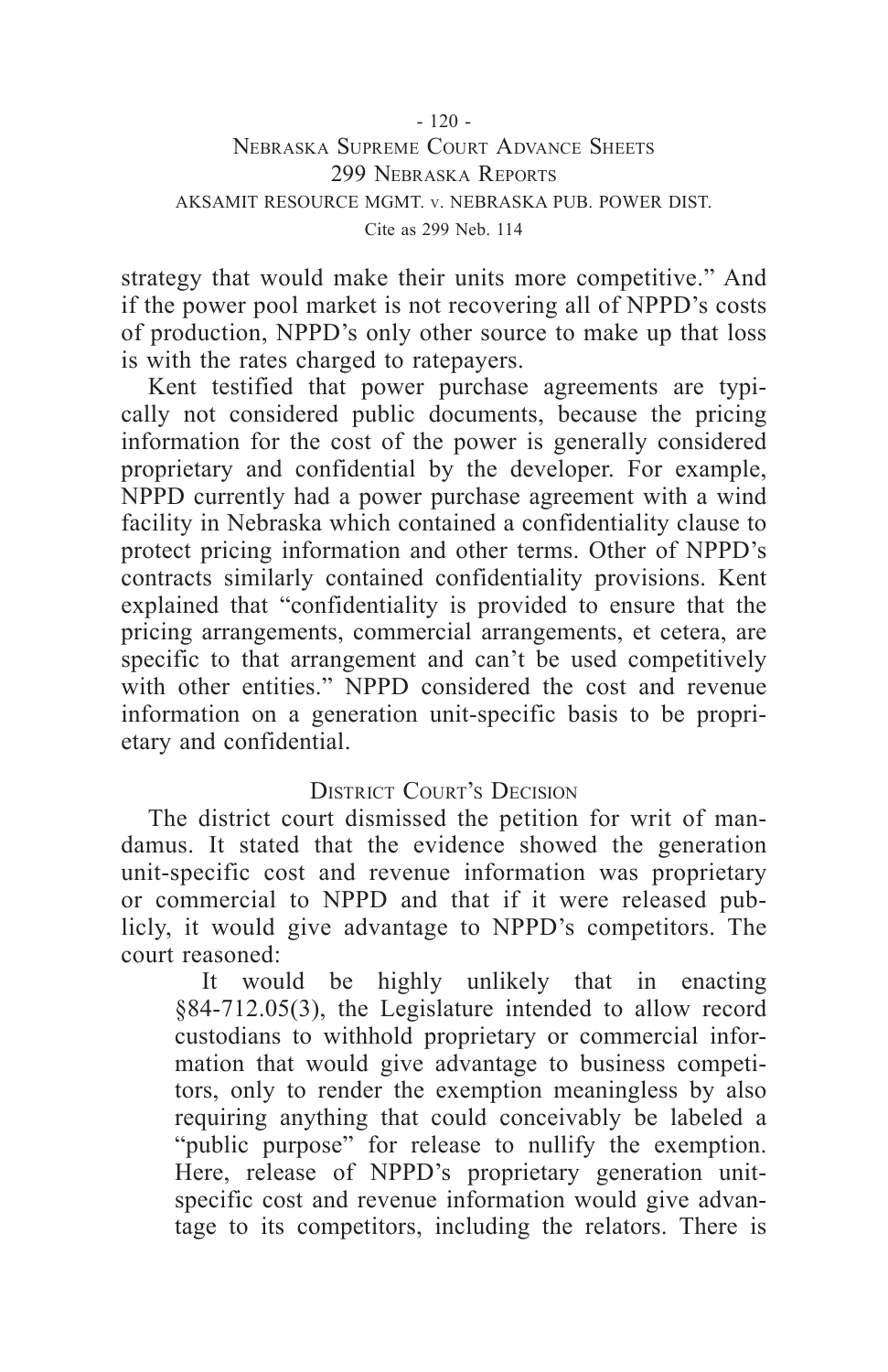#### - 121 - Nebraska Supreme Court Advance Sheets 299 Nebraska Reports AKSAMIT RESOURCE MGMT. v. NEBRASKA PUB. POWER DIST. Cite as 299 Neb. 114

merit to NPPD's argument that creating an unlevel field for competition is not a public purpose.

The district court concluded that NPPD established the exemption under § 84-712.05(3) by clear and convincing evidence. It stated:

To require disclosure of NPPD's generation unitspecific cost and revenue information would give advantage to its business competitors, and result in disadvantage to its ratepayers by denying them "the benefits of a successful and profitable operation and conduct of the business of the district." [Neb. Rev. Stat.] §70-655(1) [(Cum. Supp. 2016)]. Such a result would serve no public purpose.

Aksamit filed a timely appeal, and we granted its petition to bypass review by the Nebraska Court of Appeals.

## ASSIGNMENTS OF ERROR

Aksamit assigns nine errors concerning the dismissal of its petition for a writ of mandamus. Consolidated and restated, the errors present one issue: Whether the district court erred in applying the exemption set forth in § 84-712.05(3).

## STANDARD OF REVIEW

[1] Statutory interpretation is a question of law that an appellate court resolves independently of the trial court.<sup>3</sup>

[2-4] Mandamus is a law action, and it is an extraordinary remedy, not a writ of right.<sup>4</sup> In a bench trial of a law action, the trial court's factual findings have the effect of a jury verdict, and we will not disturb those findings unless they are clearly erroneous.5 Whether to grant a writ of mandamus is within the trial court's discretion.<sup>6</sup>

<sup>6</sup> *Id.*

<sup>3</sup> *McCoy v. Albin*, 298 Neb. 297, 903 N.W.2d 902 (2017).

<sup>4</sup> *State ex rel. Veskrna v. Steel*, 296 Neb. 581, 894 N.W.2d 788 (2017).

<sup>5</sup> *Id.*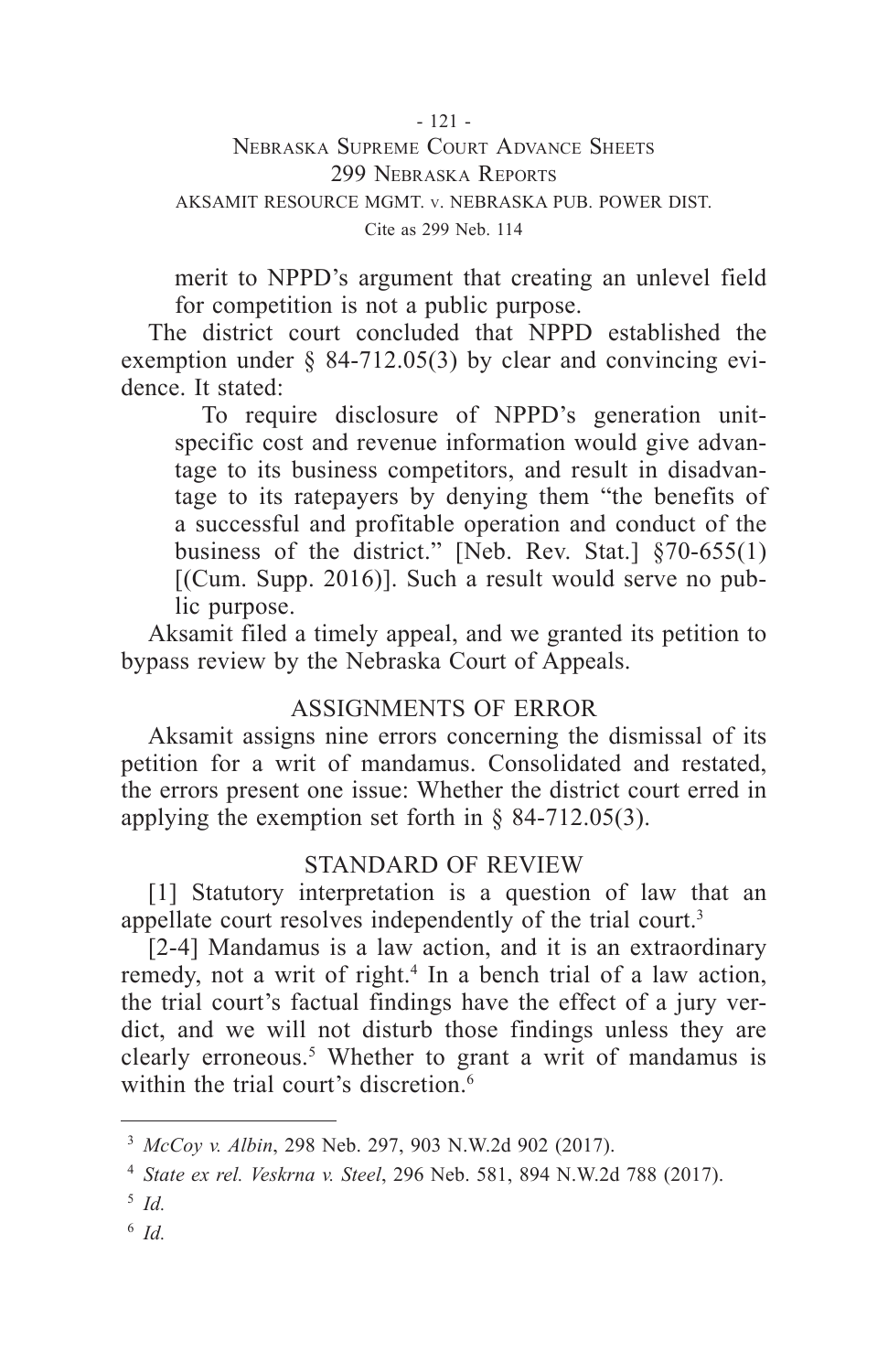#### - 122 - Nebraska Supreme Court Advance Sheets 299 Nebraska Reports AKSAMIT RESOURCE MGMT. v. NEBRASKA PUB. POWER DIST. Cite as 299 Neb. 114

#### ANALYSIS

#### PUBLIC POLICY

[5,6] In enacting the public records statutes, the Legislature has determined that the welfare of the people is best served through liberal public disclosure of the records of the three branches of government.<sup>7</sup> The Legislature intended that courts liberally construe §§ 84-712 to 84-712.03 for disclosure "whenever any . . . political subdivision . . . record of receipt . . . or expenditure involving public funds is involved."8 And it does so "in order that the citizens of this state shall have the full right to know of and have full access to information on the public finances of . . . the public bodies and entities created to serve them."9 Because the Legislature has expressed a strong public policy for disclosure, an appellate court must narrowly construe statutory exemptions shielding public records from disclosure. $10$ 

#### Burdens of Proof for

WRIT OF MANDAMUS

[7] A person denied access to a public record may file for speedy relief by a writ of mandamus under  $\S$  84-712.03.<sup>11</sup> A party seeking a writ of mandamus under § 84-712.03 has the burden to satisfy three elements: (1) The requesting party is a citizen of the state or other person interested in the examination of the public records,  $(2)$  the document sought is a public record as defined by § 84-712.01, and (3) the requesting party has been denied access to the public record as guaranteed by § 84-712.<sup>12</sup> It is uncontested that Aksamit satisfied its prima facie claim for release of public records.

<sup>7</sup> *Id.*

 $8 \& 84 - 712.01(3)$ .

<sup>9</sup> *Id.*

<sup>10</sup> *Evertson v. City of Kimball*, 278 Neb. 1, 767 N.W.2d 751 (2009).

<sup>11</sup> *State ex rel. Veskrna v. Steel, supra* note 4.

<sup>12</sup> *Id.*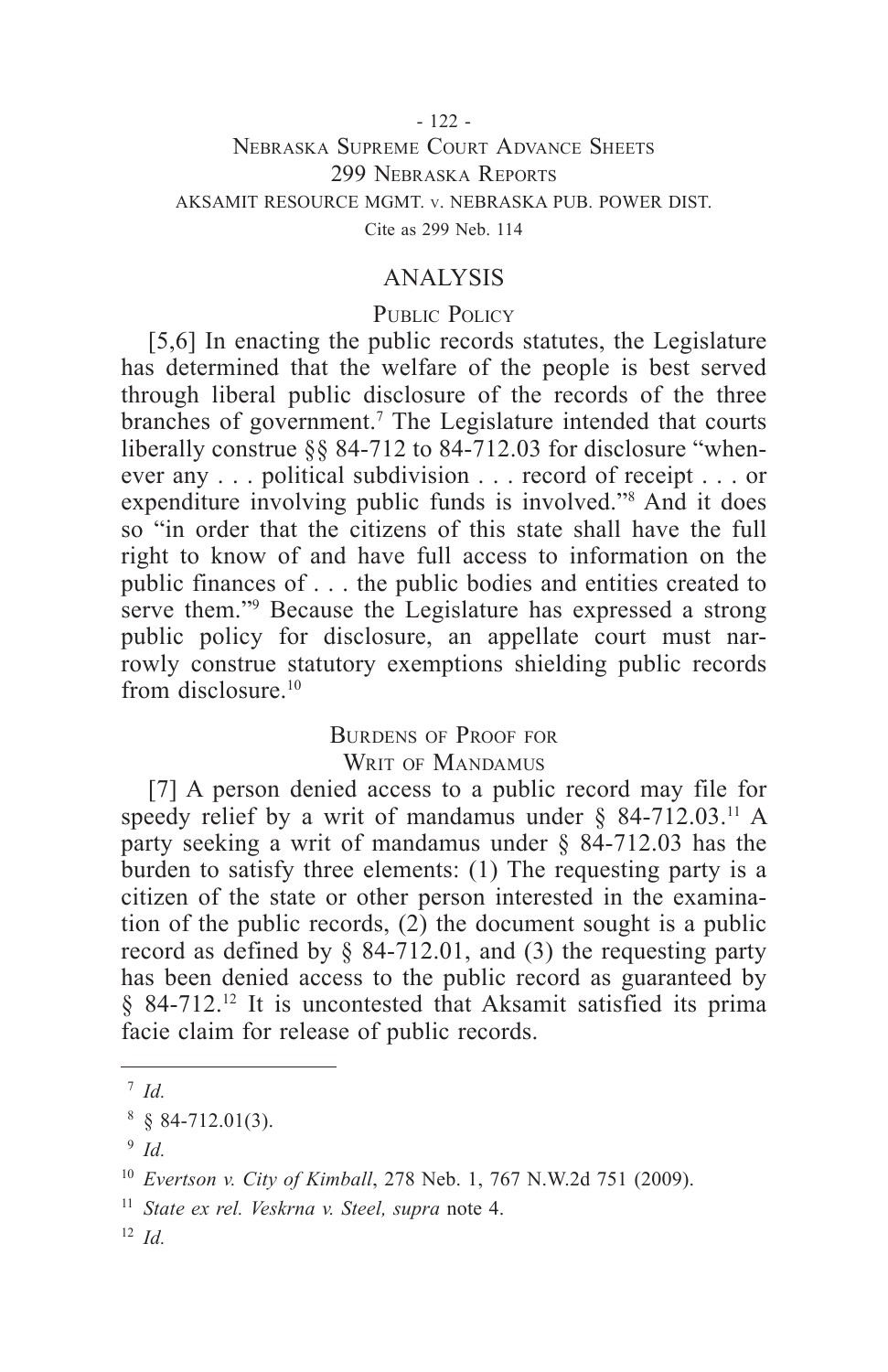#### - 123 - Nebraska Supreme Court Advance Sheets 299 Nebraska Reports AKSAMIT RESOURCE MGMT. v. NEBRASKA PUB. POWER DIST. Cite as 299 Neb. 114

[8] Where a suit is filed under § 84-712.03, the Legislature has imposed upon the public body the burden to "sustain" its action."13 If the public body holding the record wishes to oppose the issuance of a writ of mandamus, the public body must show, by clear and conclusive evidence, that the public record at issue is exempt from the disclosure requirement under one of the exceptions provided by § 84-712.05 or § 84-712.08.14

## STATUTORY INTERPRETATION of § 84-712.05(3)

[9-11] Principles regarding statutory interpretation are well known. Statutory language is to be given its plain and ordinary meaning, and an appellate court will not resort to interpretation to ascertain the meaning of statutory words which are plain, direct, and unambiguous.<sup>15</sup> In construing a statute, a court must determine and give effect to the purpose and intent of the Legislature as ascertained from the entire language of the statute considered in its plain, ordinary, and popular sense.<sup>16</sup> It is not within the province of the courts to read a meaning into a statute that is not there or to read anything direct and plain out of a statute.<sup>17</sup>

In withholding the requested information, NPPD relies upon § 84-712.05(3). That statute sets forth an exemption for "[t]rade secrets, academic and scientific research work which is in progress and unpublished, and other proprietary or commercial information which if released would give

<sup>13</sup> See § 84-712.03(2).

<sup>14</sup> *State ex rel. Neb. Health Care Assn. v. Dept. of Health*, 255 Neb. 784, 587 N.W.2d 100 (1998). Cf. *Evertson v. City of Kimball, supra* note 10 (using clear and convincing burden of proof).

<sup>15</sup> *Farmers Co-op v. State*, 296 Neb. 347, 893 N.W.2d 728 (2017).

<sup>16</sup> *J.S. v. Grand Island Public Schools*, 297 Neb. 347, 899 N.W.2d 893 (2017).

<sup>17</sup> *In re Guardianship of Kaiser*, 295 Neb. 532, 891 N.W.2d 84 (2017).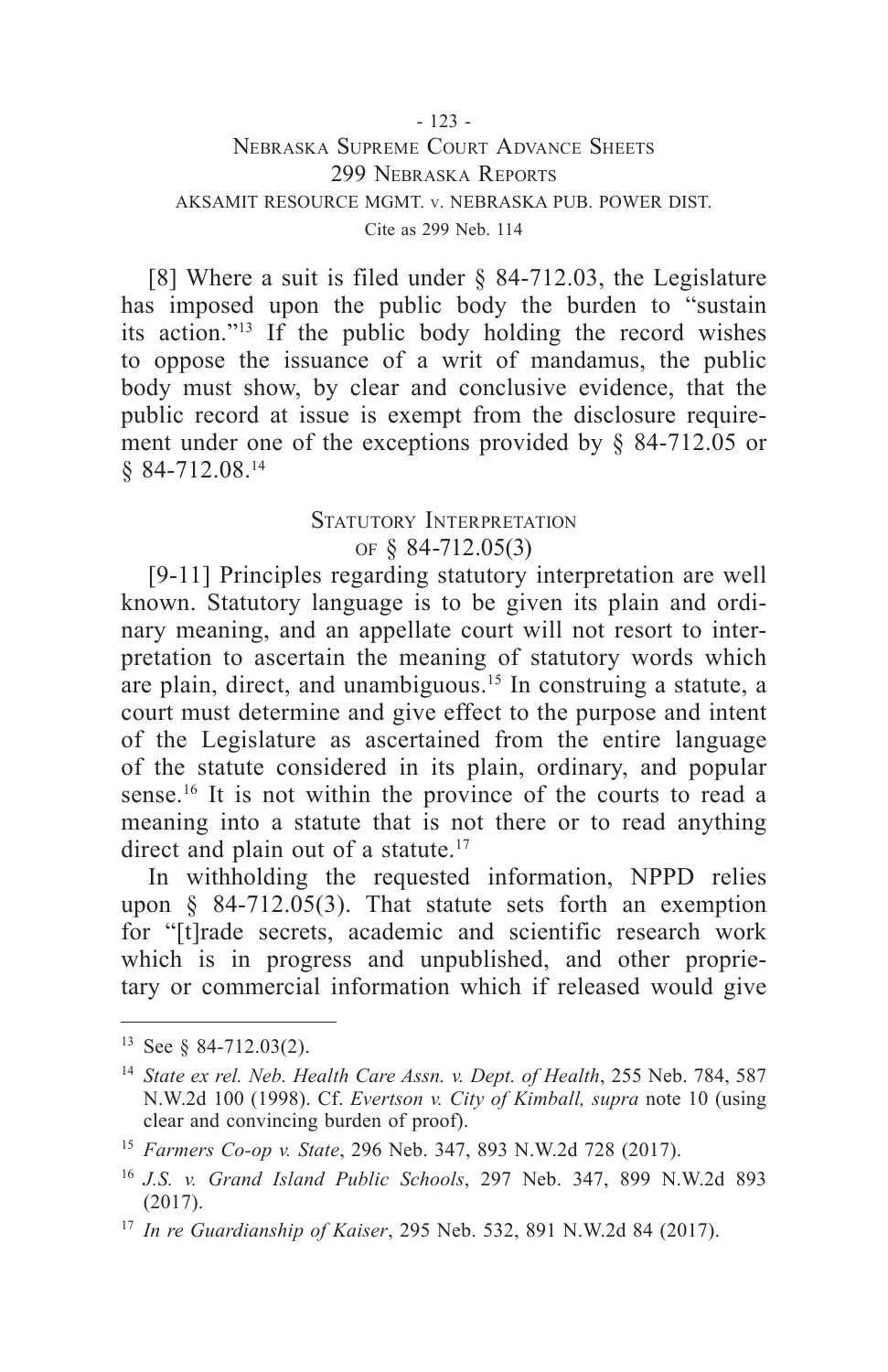#### - 124 - Nebraska Supreme Court Advance Sheets 299 Nebraska Reports AKSAMIT RESOURCE MGMT. v. NEBRASKA PUB. POWER DIST. Cite as 299 Neb. 114

advantage to business competitors and serve no public purpose."18 The meaning of the latter part of the exemption is the crux of this appeal.

[12] We must give effect to the statutory language. Grammatically, the key phrase contains two parts, following initial words common to both. The common words are "proprietary or commercial information which if released would."19 The two parts are "give advantage to business competitors" and "serve no public purpose."20 Thus, the correct grammatical reading of the second part is "proprietary or commercial information which if released would . . . serve no public purpose." The two parts are joined by "and." The word "and" is "[a] conjunction connecting words or phrases expressing the idea that the latter is to be added or taken along with the first."21 Generally, if an exception is expressed in the conjunctive, both requirements must be met for the exception to become operative.22 Thus, NPPD had the burden to show both that the information would give advantage to competitors and that the information would serve no public purpose.

[13] "A public purpose has for its objective the promotion of the public health, safety, morals, security, prosperity, contentment, and the general welfare of all the inhabitants."23 When we consider the meaning of the words "public purpose" in § 84-712.05(3), liberal public disclosure of the records of public entities is an important factor. The testimonies of Goss and the former NPPD employee articulated public

 $18 \text{ } $84-712.05(3)$ .

<sup>19</sup> *Id.*

<sup>20</sup> *Id.*

<sup>21</sup> Black's Law Dictionary 86 (6th ed. 1990). See, also, *State v. Melcher*, 240 Neb. 592, 483 N.W.2d 540 (1992).

<sup>22</sup> See *Dutton-Lainson Co. v. Continental Ins. Co.*, 271 Neb. 810, 716 N.W.2d 87 (2006).

<sup>23</sup> *Platte Valley Public Power & Irrigation District v. County of Lincoln*, 144 Neb. 584, 589, 14 N.W.2d 202, 205 (1944).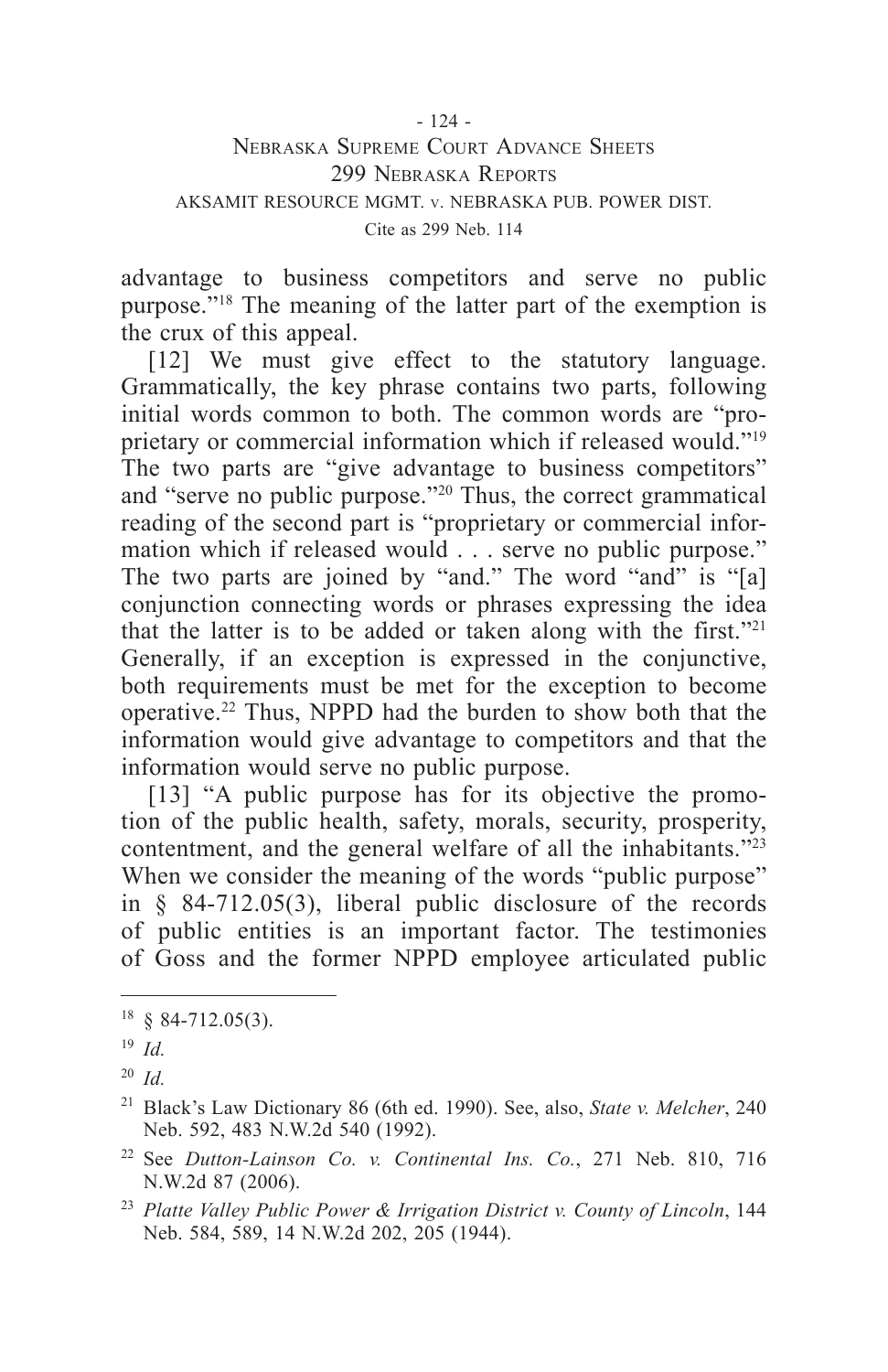### - 125 - Nebraska Supreme Court Advance Sheets 299 Nebraska Reports AKSAMIT RESOURCE MGMT. v. NEBRASKA PUB. POWER DIST. Cite as 299 Neb. 114

purposes of the information well within political and economic realms; indeed, one can scarcely escape the intense public debate regarding the merits of fossil fuels versus renewable fuels.

The Iowa Supreme Court's interpretation and application of a similar statute illustrates its narrow reach. The Iowa statute provides that "[r]eports to governmental agencies which, if released, would give advantage to competitors and serve no public purpose" shall be kept confidential.24 In construing that statute, the Iowa Supreme Court has stated that the public body must prove both that the documents "would give advantage to . . . competitors *and* [that] their release would serve *no* public purpose."<sup>25</sup> The court recognized the competing policy interests—"the public's right to know versus protecting an entity against a competitor."26 But the court stated: "[I]t is not our responsibility to balance competing policy interests. This balancing is a legislative function and our role is simply to determine the legislature's intent about those policy issues."<sup>27</sup>

Similarly, we conclude that the language of  $\S$  84-712.05(3) does not allow us to balance the competing interests. Information which would give a business competitor an advantage may be withheld only if it would "serve no public purpose." There is no requirement that the public purpose to be served outweigh the competitive harm caused.

We recognize that NPPD is not a typical governmental body. A public corporation organized for the purpose of generating, transmitting, and distributing electrical energy operates in a proprietary as distinguished from a governmental

<sup>24</sup> Iowa Code Ann. § 22.7(6) (West Cum. Supp. 2017).

<sup>25</sup> *Northeast Council v. Dept. of Public Health*, 513 N.W.2d 757, 760 (Iowa 1994) (emphasis in original).

<sup>26</sup> *Id.* at 761.

<sup>27</sup> *Id.*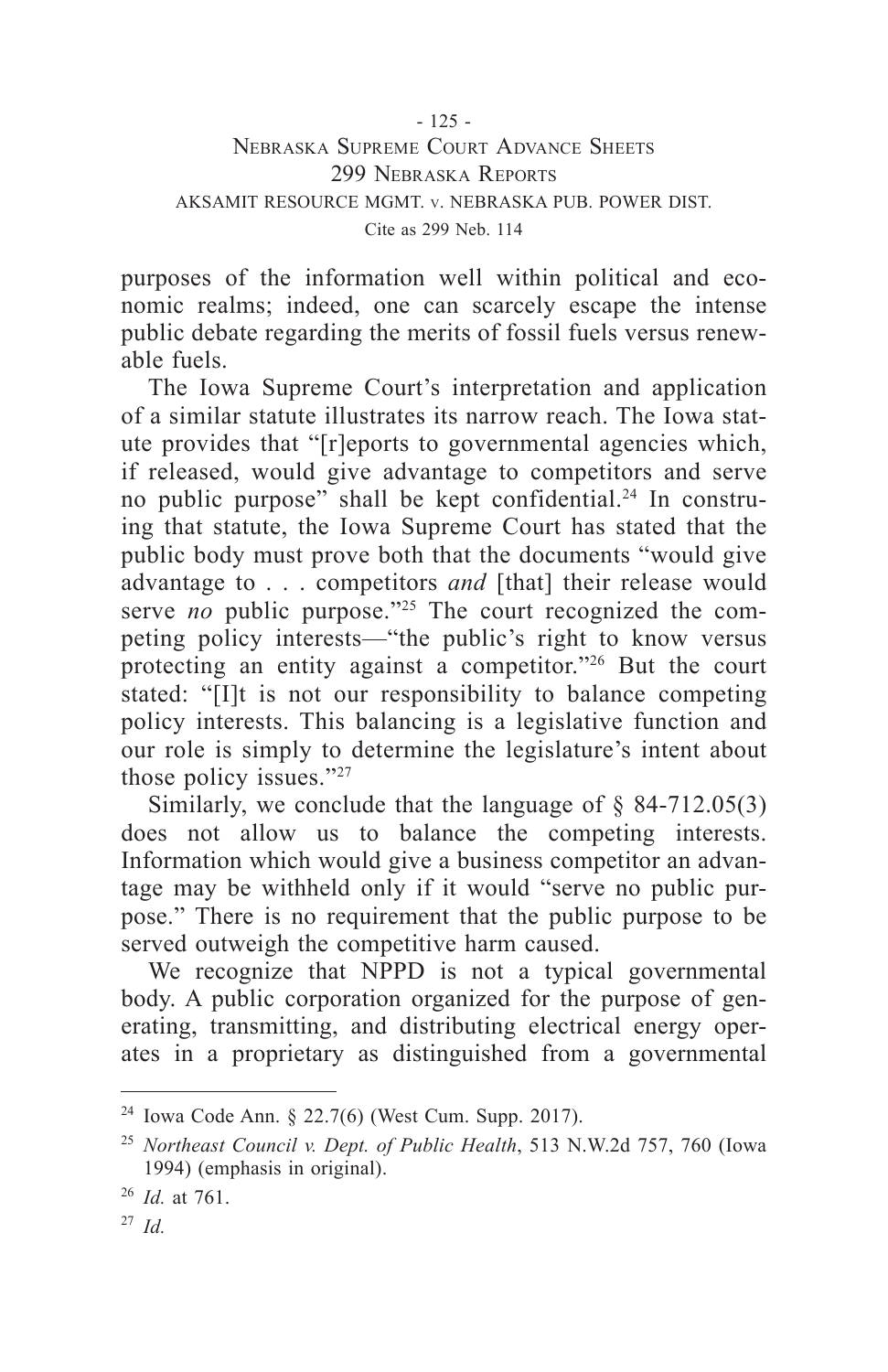#### - 126 - Nebraska Supreme Court Advance Sheets 299 Nebraska Reports AKSAMIT RESOURCE MGMT. v. NEBRASKA PUB. POWER DIST. Cite as 299 Neb. 114

capacity.28 The Legislature gave to public power districts the usual powers of corporation organized for public purposes, and statutes located in chapter 70, article 6, of the Nebraska Revised Statutes (concerning public power districts) are intended to permit the business of the district to be operated in a successful and profitable manner.<sup>29</sup> From this general premise, the district court inferred legislative intent regarding a public power district's records. But its inference finds no direct statutory support.

The Legislature has not included in the lengthy statutes governing public power districts any provision purporting to deny the public access to its books and records. Indeed, the statutes say otherwise. The board of directors of a public power district "shall cause to be kept accurate minutes of their meetings and accurate records and books of account," which books and records shall be open to public inspection.30 Further, if a district wishes to acquire an existing system for electric light and power, hydrogen, or ethanol, a copy of the proposed contract must be open to public inspection for a period of time before being executed.<sup>31</sup>

Two other public power district statutes bear upon the issue only tangentially. One requires an annual audit by a certified public accountant of "the books, records, and financial affairs of the district."32 The other mandates that the accountant have "access to all books, records, vouchers, papers, contracts, or other data."33 Neither statute limits public access to these

- <sup>30</sup> Neb. Rev. Stat. § 70-622 (Reissue 2009).
- <sup>31</sup> See Neb. Rev. Stat. § 70-626 (Reissue 2009).
- <sup>32</sup> Neb. Rev. Stat. § 70-623 (Cum. Supp. 2016).
- <sup>33</sup> Neb. Rev. Stat. § 70-623.02 (Reissue 2009).

<sup>28</sup> *Wittler v. Baumgartner*, 180 Neb. 446, 144 N.W.2d 62 (1966), *overruled in part on other grounds, State ex rel. Douglas v. Nebraska Mortgage Finance Fund*, 204 Neb. 445, 283 N.W.2d 12 (1979).

<sup>29</sup> See *York County Rural Public Power Dist. v. O'Connor*, 172 Neb. 602, 111 N.W.2d 376 (1961).